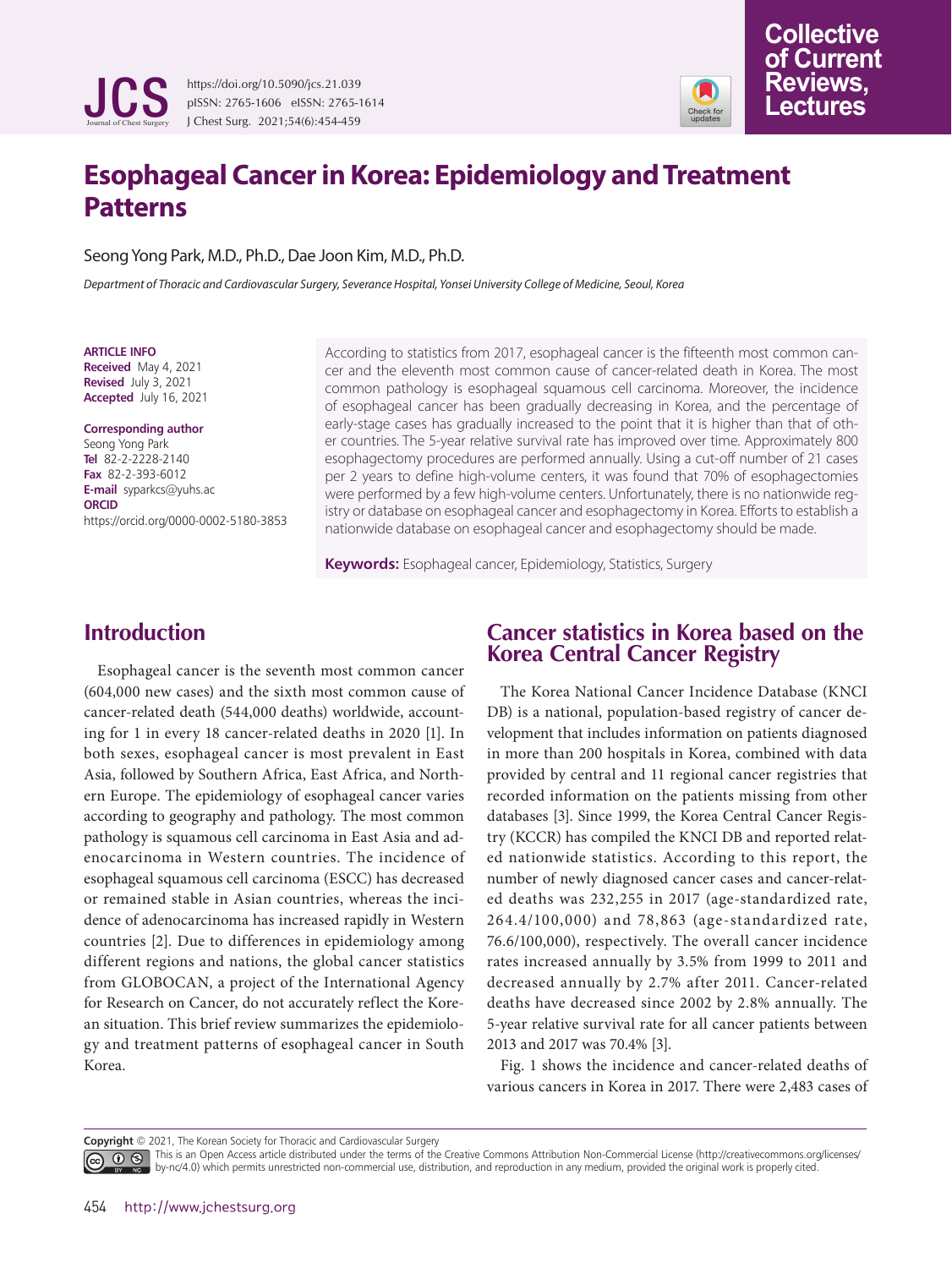

**Fig. 1.** Cancer incidence (A) and deaths (B) in Korea, 2017.



**Fig. 2.** Trends in the age-standardized incidence rate (A) and cancer mortality (B) per 100,000 person-years between 1999 and 2017. APC, annual percentage change.

esophageal cancer, accounting for 1.0% of all cancers. In 2017, esophageal cancer was the fifteenth most common cancer and the eleventh most common cause of cancer-related death in Korea. The crude incidence rate per 100,000 person-years of esophageal cancer was 4.8 (men, 8.8; women, 1.0), and the age-standardized incidence rate per 100,000 person-years was 2.6 (men, 5.1; women, 0.5). Comparing data from 1999 and 2017, the age-standardized incidence rate per 100,000 person-years has significantly decreased (Fig. 2A) [4]. The male-to-female ratio was 10.2:1. Esophageal cancer was most prevalent among patients in their 60s (33.7%), followed by those in their 70s (29.8%). The most common pathology was squamous cell carcinoma, which accounted for 90.2% of cases, followed by adenocarcinoma (3.1%). The KNCI DB collected staging data using the summary staging system (localized, regional, and distant stages) developed under the Surveillance, Epidemiology, and End Results (SEER) program. The proportion of localized and regional cancers was higher than the proportion of distant cancers (Fig. 3). This may be related to the National Screening Program, which involves performing esophagogastroduodenoscopy as a screening test. In Korea, the incidence of gastroesophageal reflux disease and obesity is currently increasing. As a result, the incidence of esophageal adenocarcinoma or junction cancer may also increase, although the incidence of these cancers in Korea has not changed since the 1990s [5]. According to GLOBOCAN 2020, the age-standardized incidence rate per 100,000 person-years in East Asia was 18.2 in men and 6.8 in women. Compared to other countries in East Asia,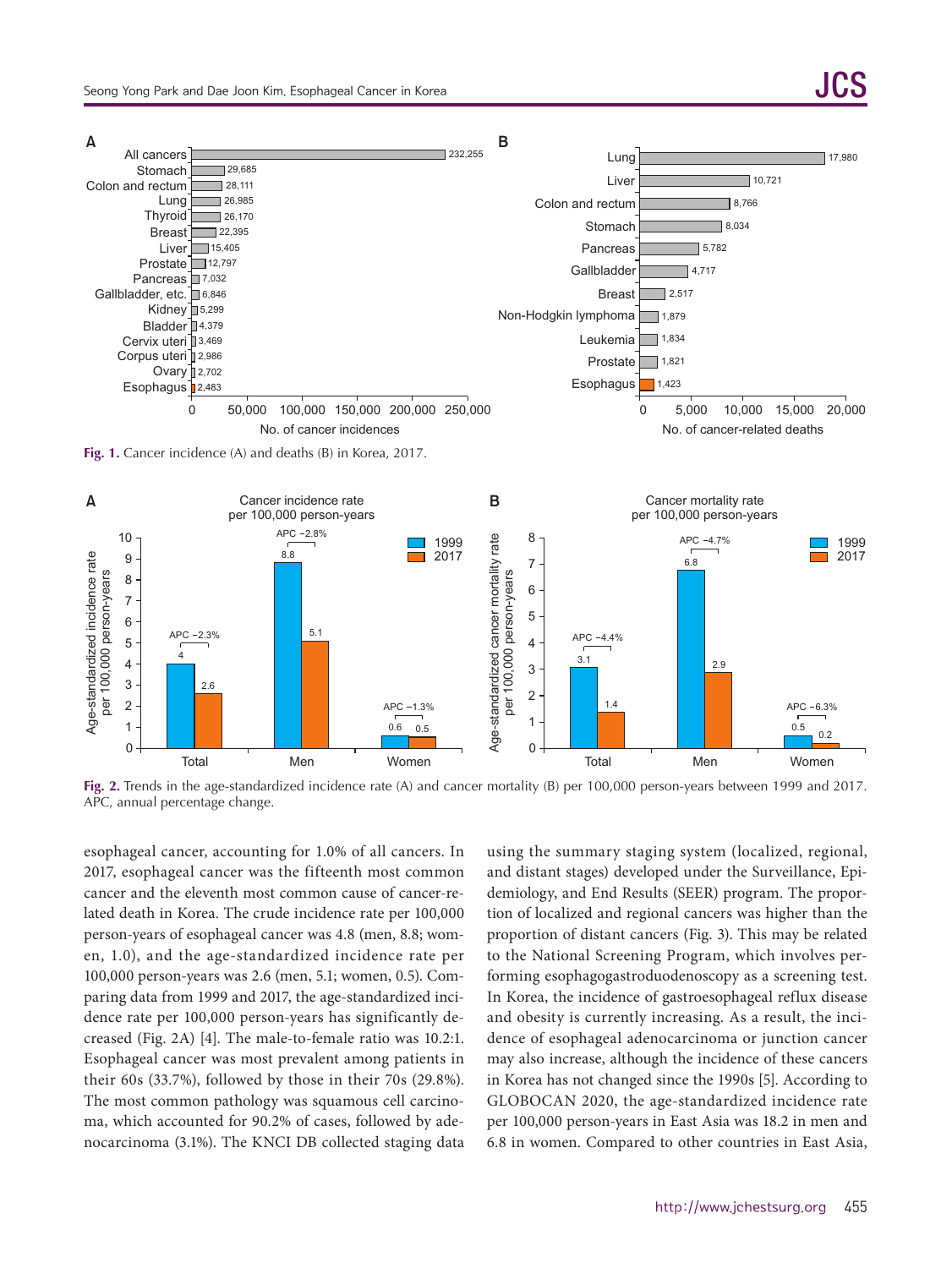the incidence of esophageal cancer in Korea is lower than that in Japan and China, and the age-standardized incidence and death rates in Korea are half of those registered in China [6]. However, the exact reasons have not yet been elucidated.

The crude and age-standardized cancer mortality rates of esophageal cancer in 2017 were 2.8 (men, 5.0; women, 0.5) and 1.4 (men, 2.9; women, 0.2) per 100,000 person-years, respectively. Age-standardized cancer mortality has also decreased over the past 20 years (Fig. 2B). The 5-year relative survival of ESCC has increased gradually, from 14% (1993–1995) to 38% (2013–2017) (Fig. 4). The 1-, 3-, and 5-year relative survival rates (%) of esophageal can-



**Fig. 3.** Incidence rates of esophageal cancer per 100,000 person-years according to the Surveillance, Epidemiology, and End Results (SEER) staging system.

cer from the time of diagnosis, according to the SEER stage, have decreased over the past 20 years (Fig. 5).

#### **Nationwide cohort study**

Jung et al. [7] conducted a cohort study that analyzed data obtained by sampling tertiary hospitals in each region in Korea. Hence, the findings of Jung et al. [7] are representative of current practices regarding esophageal cancer in Korea. This retrospective cancer cohort included newly diagnosed cases of esophageal cancer at 19 tertiary hospitals and analyzed 6,354 patients between January 1, 2005, and December 31, 2017. These data accounted for 25.8% of esophageal cancer cases among KCCR registrants in South Korea. The mean age of the patients was 64.9±9.0 years, and 92.9% were men. Esophageal cancer was diagnosed between the ages of 25 and 98 years and predominated in patients aged 60–69 years. The most common pathology was squamous cell carcinoma (96.9%). In contrast, adenocarcinoma (3.1%) made up only a small proportion. These results are similar to those obtained from the KCCR data.

As described earlier, the KCCR database uses the SEER staging system, meaning that detailed information on staging, treatments, and clinical outcomes is not available. On the contrary, the cohort study introduced above provided detailed information on the treatment of esophageal cancer in Korea. Clinical stage I disease accounted for 30% of all esophageal cancers, which is a higher proportion than has been published in studies from Western countries, as exemplified by the proportions of 17.5% reported by the Mayo Clinic and 4.9% in a prospective multicenter UK study [8]. Regarding treatment modalities, almost all patients (93%) received treatment, including palliative care.



**Fig. 4.** Trends in the 5-year relative survival rate (%) in Korea.

https://doi.org/10.5090/jcs.21.039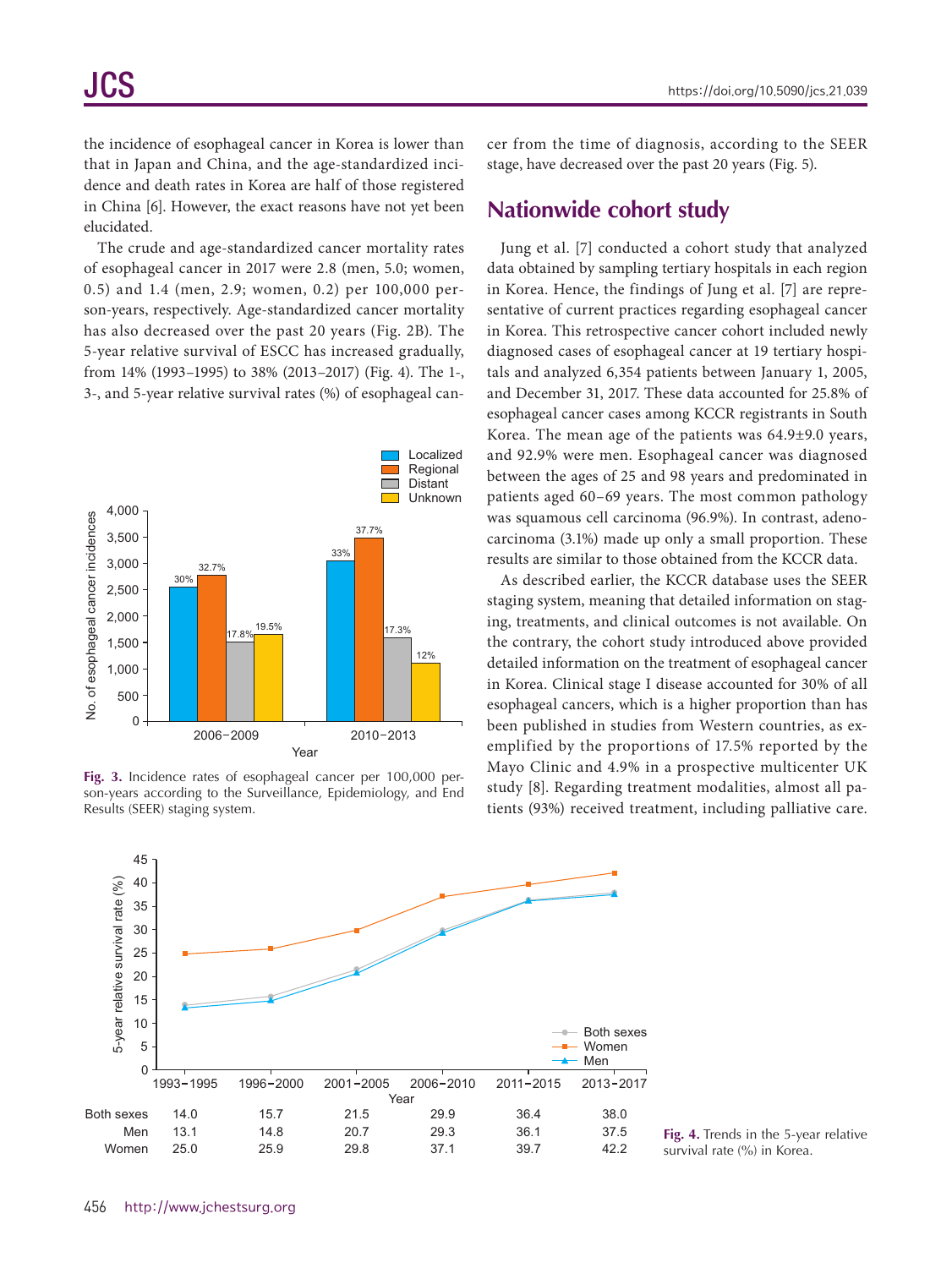

Among all the cases, 52.3% involved surgical resection, including the Ivor Lewis operation (67.9%), the McKeown operation (17.9%), trans-hiatal esophagectomy (2.4%), left thoracoabdominal esophagogastrostomy (0.6%), and other types of surgery (11.3%). The treatment modalities included surgery alone (31.1%), endoscopic resection (5.8%), neoadjuvant therapy (12.4%), adjuvant therapy (11.1%), and definitive chemoradiation therapy (CCRTx, 27.0%).

Among the 1,923 patients who had clinically early-stage disease (T1N0), surgical resection was performed in 57.0%, and endoscopic resection (including endoscopic mucosal resection and endoscopic submucosal dissection) was performed in 16.2%. In patients with mucosal esophageal cancer (T1a), esophagectomy was performed in 233 patients (60.8%), followed by endoscopic resection (31.8%), and definitive CCRTx (7.3%). Among the 3,510 patients with locally advanced (stage II–III) disease, definitive CCRTx was performed in 31.7%, and surgery with or without combined therapy was performed in 54.5%, including neoadjuvant therapy (609 patients), adjuvant therapy (518 patients), and surgery alone (788 patients). The 5-year overall survival rates were 45.7%, 72.63%, 48.1%, 29.9%, and 16.6% in stages I, II, III, and IV, respectively.



**Fig. 5.** (A–C) The 1-, 3-, and 5-year relative survival rates (%) of patients with esophageal cancer from the time of diagnosis, according to the SEER (Surveillance, Epidemiology, and End Results) staging system.

### **Analysis of surgical treatment based on the Health Insurance Review & Assessment Service data**

Medical treatment for all Korean citizens is supported by the National Health Insurance System, and all medical practices are evaluated by the Health Insurance Review & Assessment Service (HIRA), which is a sub-organization of the National Health Insurance System. The HIRA reported the relationship between hospital volume and several surgical outcomes, including esophagectomy in Korean hospitals, based on 2007–2013 data from the National Health Insurance System.

In 2007, the HIRA reported an analysis of esophagectomy cases performed between 2005 and 2006. In the span of 2 years, 1,272 patients underwent esophagectomy for esophageal cancer, and the in-hospital mortality rate was 3.38%. Complications were defined as medical complications (cardiovascular complications, pulmonary complications, renal failure, and/or hepatic failure) and surgery-related complications (infection, bleeding, wound dehiscence, and/or reoperation). The overall complication rate was 65.17%. Age, emergency admission, Charlson comorbidity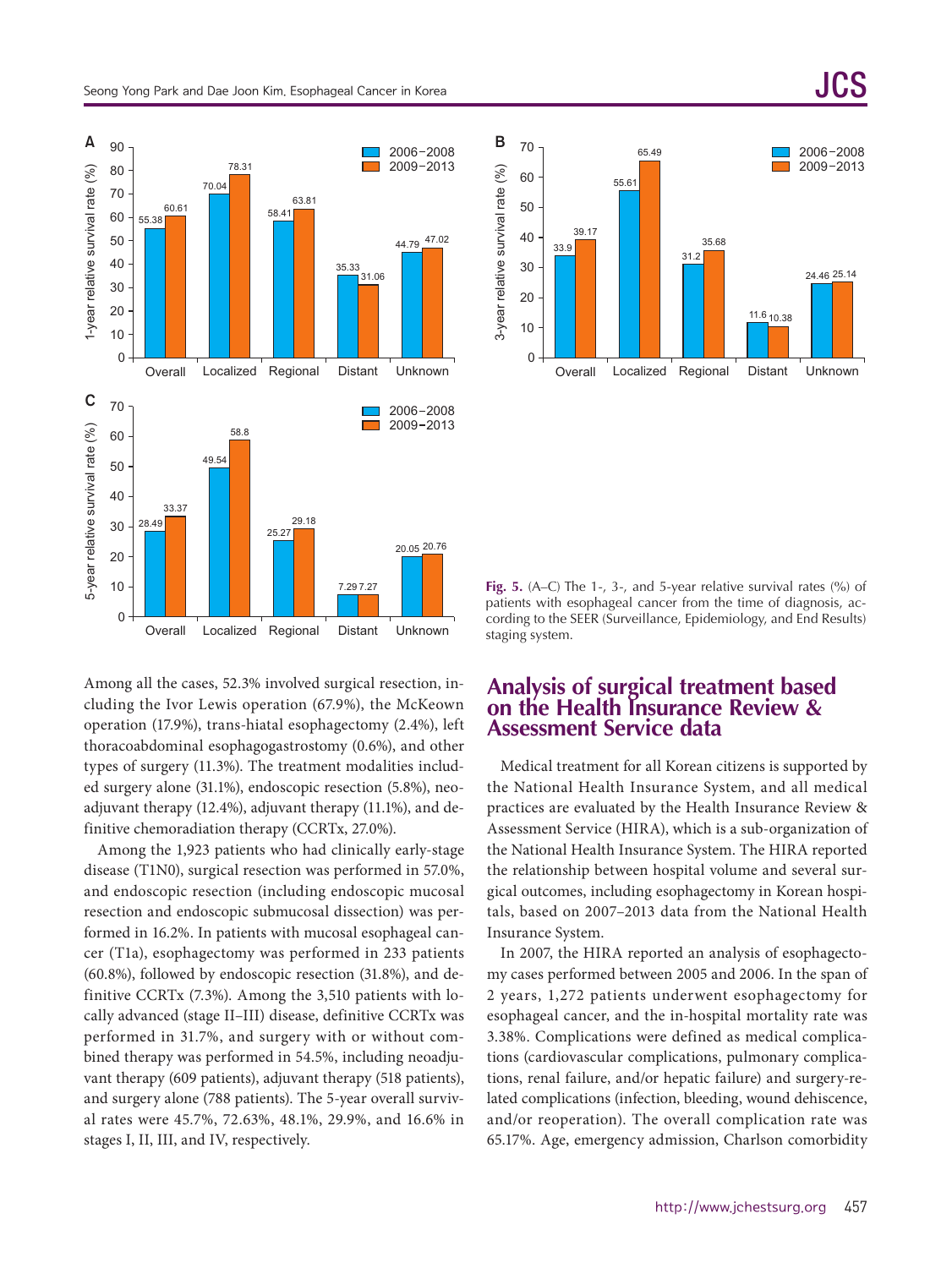index score, and hospital type (teaching hospital or not) were related to operative mortality. The minimum requirement for the surgical volume to show acceptable mortality was calculated as 21 cases per 2 years, which was used as the cut-off value to define higher-volume centers. Higher-volume centers showed lower operative mortality (2.07% versus 6.20%), lower overall complication rates (62.95% versus 69.98%), and shorter hospital stays (26.30 days versus 30.55 days) than in lower-volume hospitals. Thirteen hospitals (17.1%) were higher-volume centers, and they performed 869 esophagectomies (68.2%) between 2005 and 2006. This was the first report on the volume-outcome relationship of esophagectomy in Korea. According to this report, high-volume centers are expected to show better postoperative outcomes.

In 2013, the HIRA published a report on esophagectomies performed between 2011 and 2012. The number of esophagectomies was 1,751, and 2-field approaches were performed in 1,214 patients (69.3%). The operative mortality rate was 4.68%. From this report, it can be assumed that approximately 800–900 procedures were performed annually during this period. The cut-off value used to define a high-volume center was the same as in previous reports (21 cases per 2 years). The operative outcomes were also consistent with those from the previous report. High-volume centers showed lower operative mortality (3.26% versus 8.68%), shorter hospital stays (25.68 days versus 37.97 days), and lower costs (16,166,000 Korean won [KRW] versus 20,060,000 KRW). Sixteen hospitals (19.5%) had high-volume centers, and they performed 1,290 esophagectomies (73.7%) over 2 years. Among the 16 hospitals with high-volume centers, 14 showed an operative mortality rate lower than 5%, and these hospitals were located mainly in the Seoul metropolitan area. The proportion of high-volume centers was lowest for esophagectomy (16 hospitals, 19.5%) in comparison with other surgical procedures such as gastrectomy, pancreatic cancer surgery, and liver cancer surgery.

The HIRA data revealed the current status of esophagectomy in Korea. However, these data have limitations. The HIRA only analyzed esophagectomy covered by the National Health Insurance System. Robotic esophagectomy, which is not covered by national insurance, was not included in this analysis. Unfortunately, there is no separate registry or database for esophagectomy in Korea. Further efforts to establish a nationwide registry or database are required.

# **Conclusion**

According to statistics from 2017, esophageal cancer is the fifteenth most common cancer and the eleventh most common cause of cancer-related death in Korea. The incidence of esophageal cancer has gradually decreased. ESCC is the most common pathology. The percentage of early-stage carcinoma in Korea is higher than that in other countries, and the proportion of esophageal cancer diagnosed at the early-stage has also increased gradually. The 5-year survival rate has improved over time. Approximately 800 esophagectomies are performed annually. A cut-off of 21 cases per 2 years was established to define high-volume centers, and 70% of esophagectomies were performed by a few high-volume centers. Unfortunately, there is no nationwide registry or database on esophageal cancer and esophagectomy in Korea. Efforts should be made to establish a nationwide database on esophageal cancer and esophagectomy.

# **Conflict of interest**

No potential conflict of interest relevant to this article was reported.

# **Acknowledgments**

The authors thank Prof. Hyeon Chang Kim (Department of Preventive Medicine, Yonsei University College of Medicine) for reviewing the manuscript and Medical Illustration & Design Team for providing excellent support with medical illustrations.

## **ORCID**

Seong Yong Park: https://orcid.org/0000-0002-5180-3853 Dae Joon Kim: https://orcid.org/0000-0002-2182-010X

## **References**

- 1. Sung H, Ferlay J, Siegel RL, et al. Global cancer statistics 2020: GLOBOCAN estimates of incidence and mortality worldwide for 36 cancers in 185 countries. CA Cancer J Clin 2021;71:209-49.
- 2. Edgren G, Adami HO, Weiderpass E, Nyren O. A global assessment of the oesophageal adenocarcinoma epidemic. Gut 2013;62:1406-14.
- 3. Hong S, Won YJ, Park YR, et al. Cancer statistics in Korea: incidence, mortality, survival, and prevalence in 2017. Cancer Res Treat 2020;52:335-50.
- 4. Shin A, Won YJ, Jung HK, et al. Trends in incidence and survival of